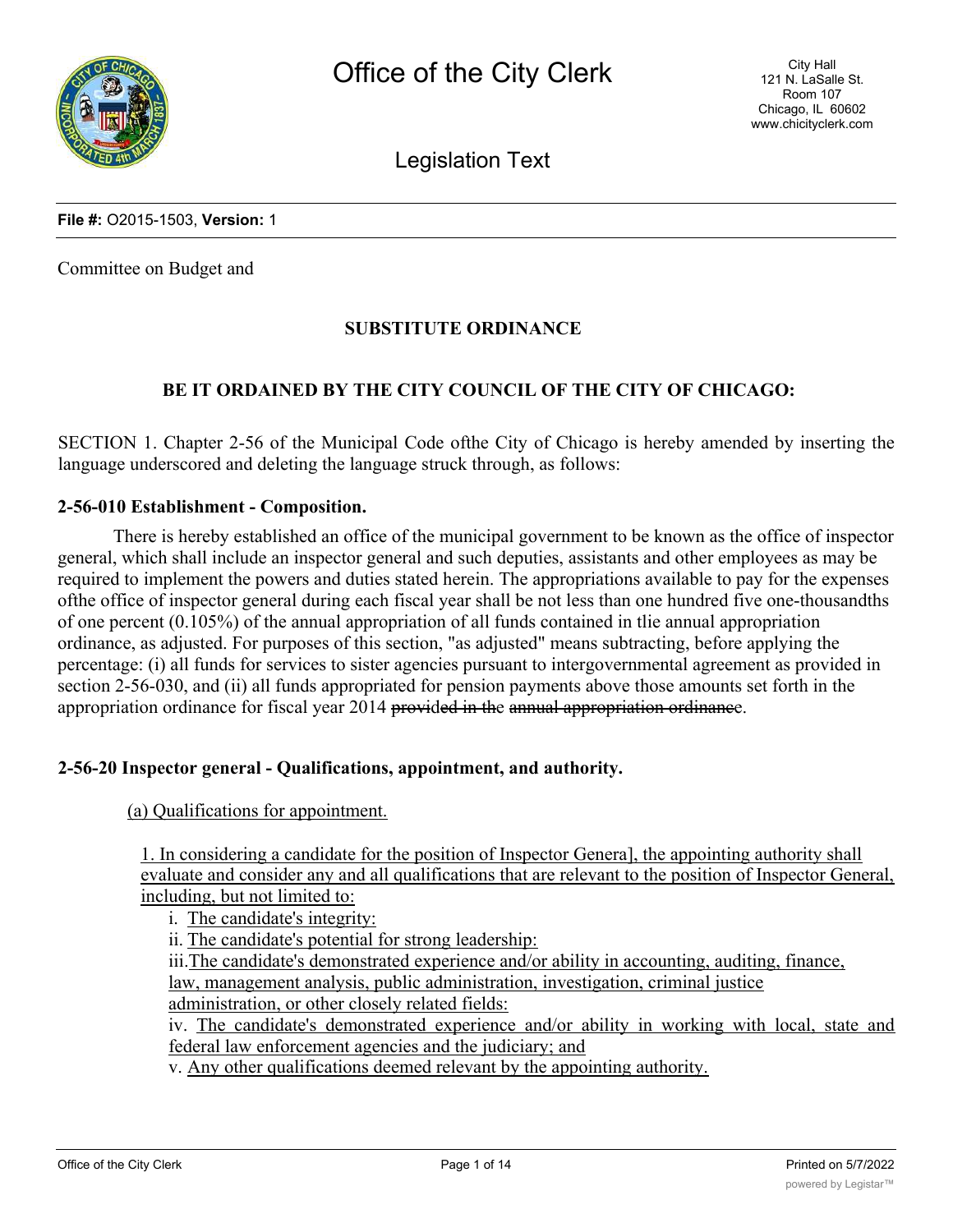- 2. The appointing authority's decision to appoint a particular candidate shall not under any circumstances be based in any part upon the candidate's age, gender, race, sexual orientation, religious affiliation or political affiliation.
- 3. A qualified candidate for Inspector General shall be a person who:

[1]

- i. Holds a bachelor's degree from an accredited institution of higher education; ii.Possesses demonstrated knowledge, skills, abilities and experience in conducting audits, investigations, inspections, and performance reviews; and
- iii. Has at least five years of experience in any one, or a combination, ofthe following fields: As an Inspector General;

As a federal law enforcement officer;

As a federal or state court judge;

As a licensed attorney with experience in the areas of audit or investigation of fraud, mismanagement, waste, corruption, or abuse of power;

As a senior-level auditor or comptroller; or

As a supervisor in an Office of Inspector General or similar investigative agency.

4. A highly qualified candidate shall be a qualified candidate who:

i. Has managed and completed complex investigations involving allegations of fraud, waste, abuse, illegal acts, theft, public corruption, deception or conspiracy; or ii.Holds an advanced degree in law, accounting, public administration, or other relevant field.

(b) Appointment and authority The mayor shall create a Blue Ribbon Panel of five members to diligently search out qualified candidates who have relevant education or work experience for the position of inspector general and make recommendations to the mayor. The Blue Ribbon Panel shall consist of members of the community who have exhibited the highest moral character and integrity, who have demonstrated a commitment to public service, including but not limited to, deans of

organizations. The inspector general shall be appointed by the mayor from individuals recommended by the Blu e Ribbon Panel, subject to approval of the city council, and shall have responsibility for the operation and management of the office of inspector general: The inspector general shall be appointed for a term of four years, in accordance with the procedures set forth in this section, and shall have responsibility for the operation and management of the office of inspector general, which may be renewed at the discretion of the mayor, subject to approval

#### (c) Reappointment

The mayor may reappoint an incumbent inspector general term, subject to approval ofthe citv council, without seeking a recommendation ofthe selection committee described in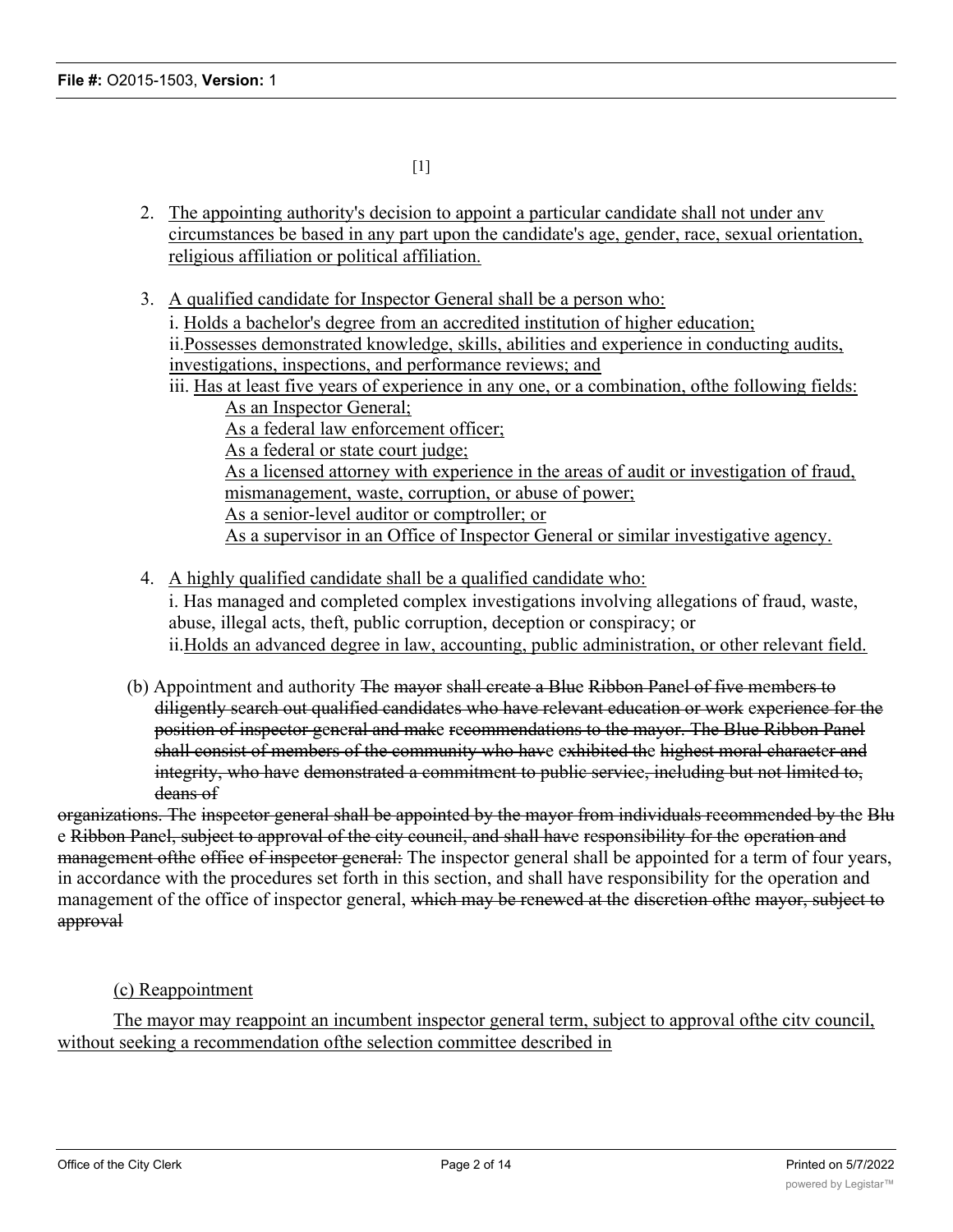# subsection (c) of this section. Not less than 45 days prior to the end of the inspector general's term, the mayor shall notify the city council whether he will reappoint the then incumbent inspector general.

### (d) Selection Process

A selection committee consisting of five members, three of whom shall be selected by the mayor and two of whom shall be selected by the citv council, shall be responsible for identifying potential candidates and proposing potential candidates to the mayor. The mayor's selection must be confirmed by the citv council.

Within 15 days of an actual or expected vacancy in the position of inspector general because of death, resignation, removal, or the mayor's decision not to reappoint an incumbent inspector general, the selection committee shall identity of a national executive search firm (Search Firm") to perfonn executive search services and to create a pool of the 20 most qualified candidates for the position of Inspector General, produced by the search (the "Pool"). The Search Firm shall perform its services and submit the identities ofthe candidates which comprise the Pool, including resumes, qualifications, and statements detailing each member ofthe Pool's credentials for the appointment of Inspector General, to the Selection Committee.

The selection committee shall review the credentials of Pool members, and shall recommend one or more qualified persons to the mayor, by concurrence of at least four committee members. The mayor mav appoint any person recommended by the committee, subject to approval ofthe city council. If the mayor rejects all candidates recommended by the selection committee, the committee shall solicit and screen additional potential candidates in the same manner, repeating the process until the mayor appoints a recommended person, subject to approval ofthe citv council. The term of the inspector general shall commence upon on the city council's approval of the mayor's appointment, and shall extend for a period of four years.

# **2-56-025 Definitions.**

Whenever used in this chapter:

- a) "Citv employee" shall include any individual employed or appointed by:
	- (1) the citv of Chicago: or
	- (2) any committee of the Chicago citv council or bureau or other service agency of the citv council: or
	- (3) any member ofthe citv council.

Whether part-time or full-time, including an individual retained as an independent contractor.

- b) "Ultimate jurisdictional authority" shall mean the following:
	- 1) for anv citv officer (elected or appointed), city employee, contractor/vendor or lobbyist with respect to a violation of the Governmental Ethics Ordinance (chapter 2-156 of this Code), the city Board of Ethics;
	- 2) for all other matters affecting any city employee: the mayor and, as appropriate, the head of each affected department or agency;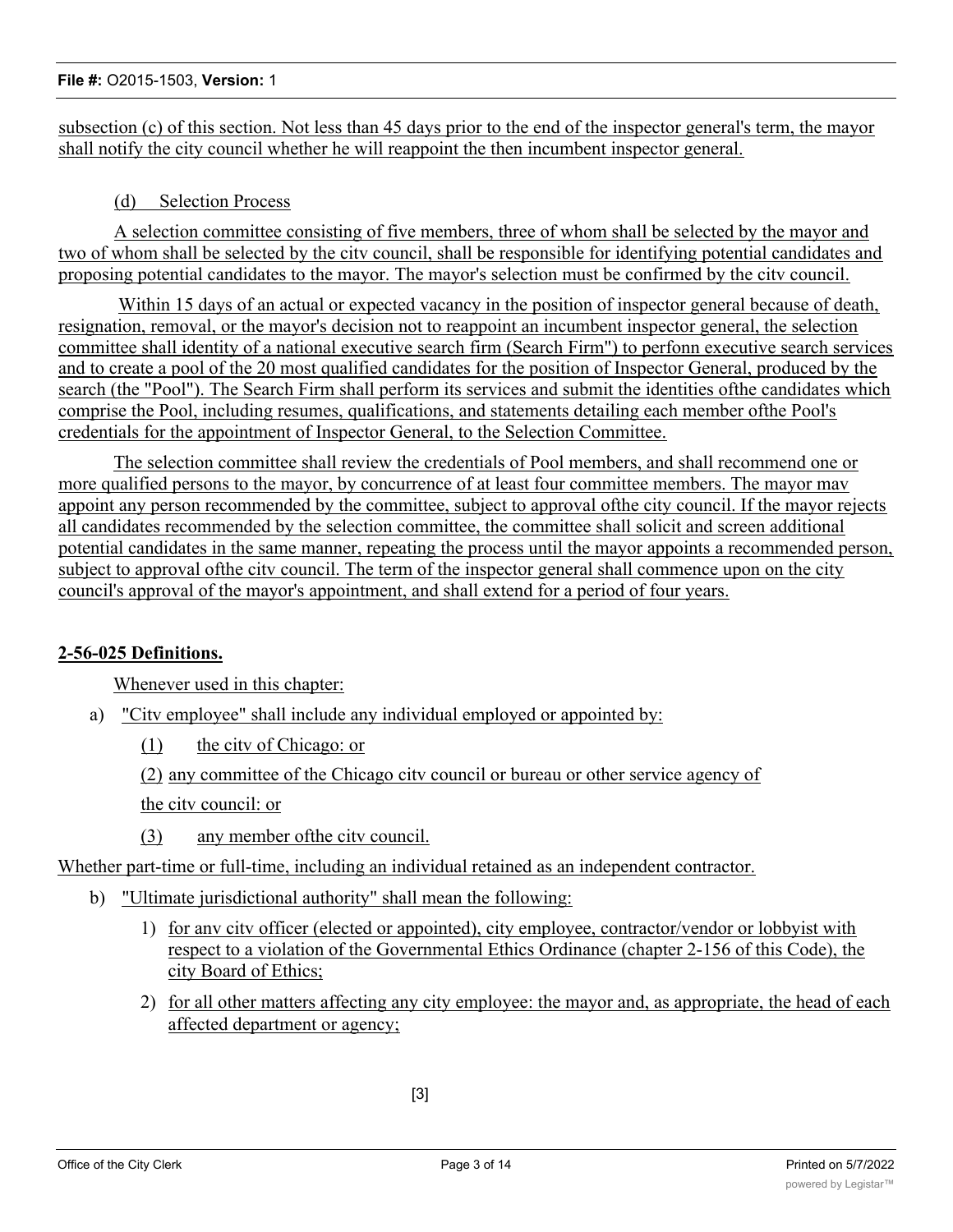- 3) for all other matters affecting a citv contractor, vendor, or bidder seeking a citv contract: the mayor and, as appropriate, the head of each affected department or agency:
- 4) for all other matters affecting a citv licensee or entity seeking city certification: the mayor and, as appropriate, the head of each affected department or agency;
- 5) for all other matters related to the city council: the chainnan of the city council committee on committees, rule and ethics.

# **2-56-030 Inspector general - Powers and duties.**

In addition to other powers conferred herein, the inspector general shall have the following powers and duties:

- a) To receive and register complaints and information concerning misconduct, inefficiency and waste within the city government;
- b) To investigate the performance of governmental officers, employees, functions and programs, either in response to complaint or on the inspector general's own initiative, in order to detect and prevent misconduct, inefficiency and waste within the programs and operations ofthe city government;
- c) To promote economy, efficiency, effectiveness and integrity in the administration of the programs and operations of the city government by reviewing programs, identifying any inefficiencies, waste and potential for misconduct therein, and recommending to the mayor and/or the city council policies and methods for the elimination .of inefficiencies and waste, and the prevention of misconduct;
- d) To report to the mayor ultimate jurisdictional authority concerning results of investigations, audits and program reviews undertaken by the office of inspector general;
- e) To request information related to an investigation, audit or program review from any employee, elected or appointed officer, department, agency, contractor, subcontractor, agent or licensee of the citv, and every applicant for certification of eli gibility for a city contract or program of the eity;
- f) To conduct public hearings, at his discretion, in the course of any activity conducted pursuant to this chapter an investigation hereunder;

sf\* sfc sfc sfc #fc

*(Omitted text is not affected by this ordinance)*

# **2-56-035 Monitoring employment actions.**

(a) Definitions. As used in this section:

"Hiring plan" means the hiring plan adopted by the City of Chicago in 2007 2014 and approved, on January 18, 2008 June 16, 2014, by the Court in Shakman, et al. v. City of Chicago, et al, Case Number 69 C 2145 (N.D. 111.), setting forth the governing principles for city hiring, and other employment actions concerning both internal and external applicants and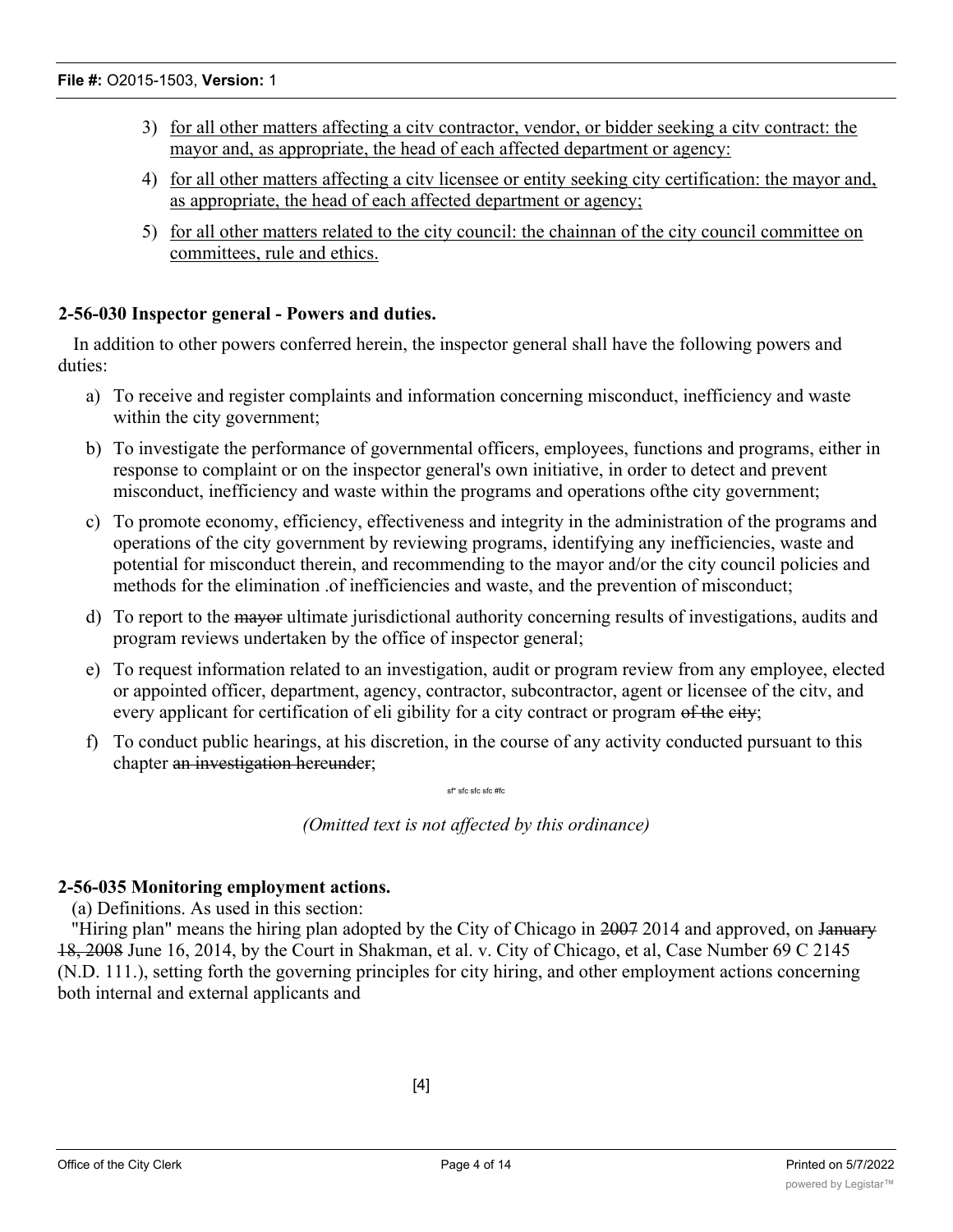candidates and requirements for contractors. As used in this section, references to the hiring plan shall include the plan as amended from time to time.

"Employment action(s)" includes, but is not limited to, hiring, firing, promotion, demotion, lay-off, reinstatement, re-employment, transfer, reclassification, overtime, and/or the any job assignment of any job bene fit.

b) Powers and duties. The inspector general shall have the authority to monitor, audit and review employment actions under the hiring plan and related policies and procedures. In addition, the inspector general shall have the authority to review or investigate allegations of non- compliance with the hiring plan and related policies and procedures. Complaints concerning employment actions and related policies and procedures, including claims of unlawful political discrimination, shall be made to the inspector general.

c) Reporting on monitoring of employment actions. Notwithstanding anything to the contrary, the inspector general shall issue reports as required by the hiring plan and as otherwise necessary to carry out his functions under this section. These reports will be considered public records and will be posted, with personal identifying information stricken, on the inspector general's website.

The inspector general shall also issue quarterly and annual reports that include statistics on the number of escalations (as that term is defined in the hiring plan) newly initiated, pending, closed with investigation, and closed without investigation. The quarterly and annual reports shall also include a description ofthe outcomes, findings, recommendations, and actions taken on the recommendations of any investigation of an escalation.

The inspector general shall redact the personal identifying information prior to posting such reports on the I.G.O. website publicly disseminating such reports.

# *(Omitted section is not affected by this ordinance)* **s|e s|e sfe s]c s(c**

#### 2-56-045 Complaints concerning aldermen; confidentiality.

(a) The inspector general may not undertake an investigation of any alderman except pursuant to a complaint that (1) names the alderman; and (2) states the facts underlying the complaint; and (3) is signed by the person making the complaint. A city officer or citv employee may be a signatory to a complaint.

(b) The identity ofthe person making a complaint described in subsection (a) of this section shall be confidential and shall not be disclosed by the inspector general except as required bv law.

2-56-050 Conduct of city officers, employees and other entities.

(a) The powers and duties of the inspector general shall extend to the conduct of the following: (al) except as limited in this section all elected officers and appointed officers of the city government in the performance of their official duties; (b2) except as limited in this section,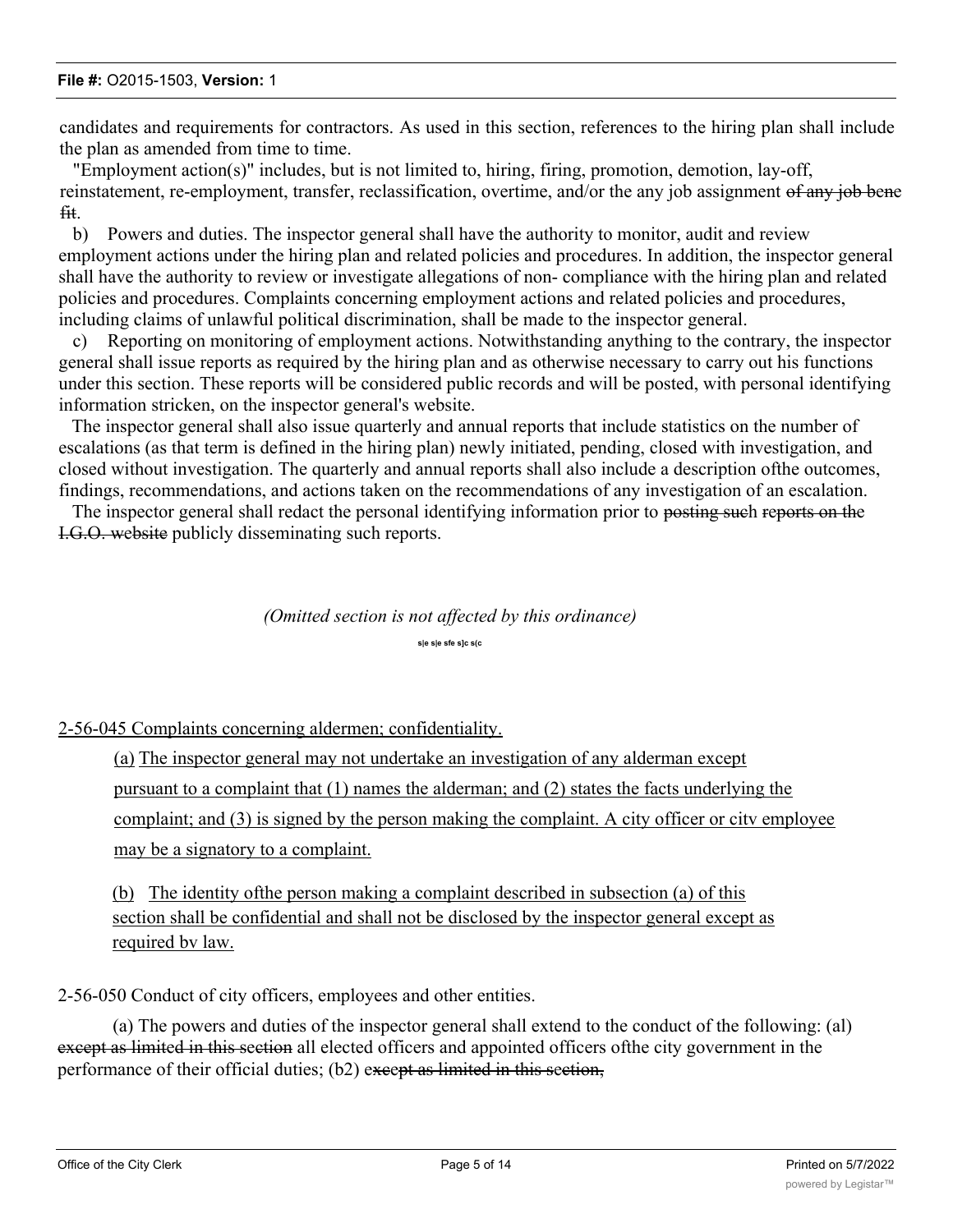[5]

all city employees of the city government in the performance of their official duties; (e3) lobbyists engaged in the lobbying of elected or appointed city officers or employees; (4) all contractors and subcontractors in the providing of goods or services to the city, the city council, any city council committee or bureau or other service agency of the city council pursuant to a contract; (d 5) business entities persons m seeking contracts or certification of eligibility for city contracts with the city, the city council, any citv council committee or bureau or other service agency ofthe city council; and (e 6) persons seeking certification of eligibility for participation in any city program. Notwithstanding anything to the contrary contained herein, the office of inspector general shall have no power or authority over any member of the city council, or any city council employee, as defined in Section 2 55 010. If the office of inspector general receives any complaint alleging misconduct, inefficiency or waste against any member of the city council or any city council employee, as defined in Section 2 55 010, the inspector general shall promptly transmit said complaint to the legislative inspector general. Nothing in this section shall preclude the inspector general from referring a complaint or information to the appropriate local, state or federal legislative inspector general, the appropriate sister agency, or the appropriate federal, state or local law enforcement authorities.

b) (1) Notwithstanding any other provision in this chapter to the contrary, if the office of the inspector general receives a complaint alleging a violation of chapter 2-156 against any elected or appointed city official officer, city employee or any other person subject to chapter 2-156 except an alderman, city council employee or lobbyist engaged in the lobbying of aldermen or city council employees, as the term "city council employee" is defined in Section 2 55 010, the inspector general, after reviewing the complaint, may only: (i) decline to open an investigation if he determines that the complaint lacks foundation or does not relate to a violation of chapter 2-156, or (ii) refer the matter to the supervisor of the employee or official appropriate authority if he determines that the potential violation is minor and can be resolved internally as a personnel matter; or (iii) open an investigation. The board of ethics shall promulgate, in consultation with the investigating authorities, rules setting forth the criteria to determine whether a potential violation of chapter 2-156 is minor.

2) Notwithstanding any other provision in this chapter to the contrary, at any point during an investigation that the inspector general conducts on matters pertaining to violations of chapter 2-156, the inspector general may only: (i) dismiss the matter and close the investigation based on a finding that the alleged violation is not sustained; or (ii) refer the matter to the appropriate law enforcement authority, if he reasonably believes that the alleged misconduct would violate a criminal statute; or (iii) request a probable cause finding in accordance with section 2-156-385.

3) The inspector general shall conclude his investigation of any violation of Chapter 2-156 under his jurisdiction no later than two years from the date of initiating the investigation; provided, however, that any time period during which the person under investigation has taken affirmative action to conceal evidence or delay the investigation, shall not count towards the two-year period. Notwithstanding any tolling or suspension of time applied, governmental ethics investigations by the inspector general under this Chapter are subject to an absolute four-year time limit from the date of initiation.

c) Before the inspector general interviews a person subject to investigation or a subpoena in relation to a complaint under his jurisdiction, he shall inform the person of that person's right to be represented by counsel at the interview.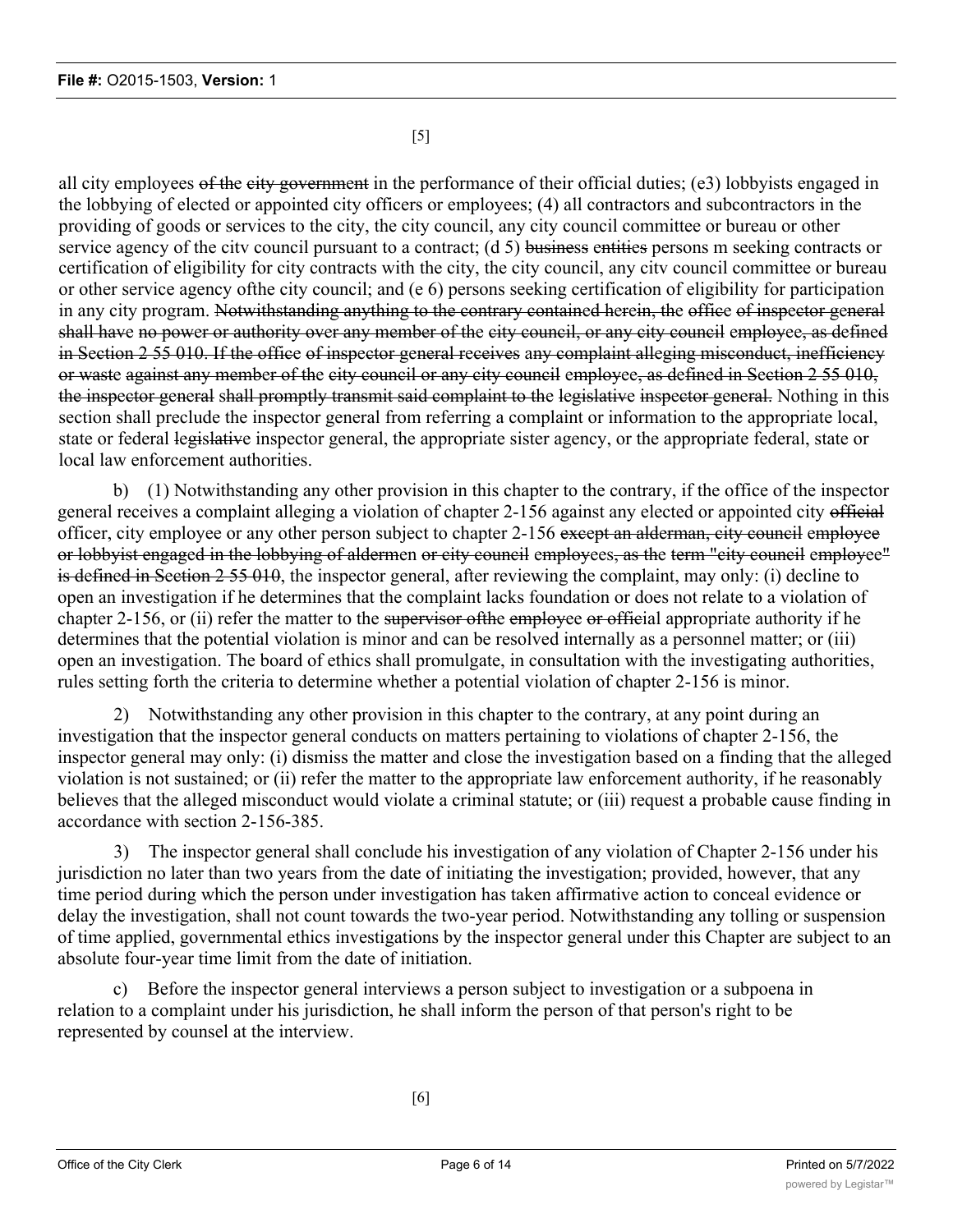#### **2-56-060 Investigation reports.**

Upon conclusion of an investigation the inspector general shall issue a summary report thereon. The report and supporting materials shall be filed solely with the mayor designated ultimate jurisdictional authority as defined in Section -025(b):;. The report shall include the following:

a) A description of any complaints or other information received by the inspector general pertinent to the investigation;

b) A description of any misconduct, inefficiencies or waste observed or discovered in the course of the investigation;

c) Recommendations for correction of any misconduct, inefficiencies or waste described in the report;

d) Such other information as the inspector general may deem relevant to the investigation or resulting recommendations.

Disclosure of reports and materials respecting disciplinary investigations concerning personnel of the Citv Council as defined in Section -025(a)(2) and (3) is hereby expressly limited to the ultimate jurisdictional authorities for such matters as set forth in Section -025(b), unless the matter concerns misconduct involving both personnel ofthe City Council as defined in Section -025(a)(2) and (3) and non-City Council personnel as otherwise defined in this Chapter, in which case the report and all relevant information materials, including that concerning the subject City Council personnel shall be provided to all appropriate ultimate jurisdiction authorities as defined in Section -025(b).

#### **2-56-065 Response to recommendations by the inspector general.**

(a) If- Except as provided in subsection (b) of this section, if the inspector general issues a recommendation ef for discipline or other administrative action to a department head or affected entity-in a summary report, that department head or affected entity the ultimate jurisdictional authority must respond to that recommendation within 30 days with a written response to the inspector general. This response must include either (1) a description of any disciplinary or administrative action the department head ultimate jurisdictional authority has taken with respect to the employee in question or (2) a request for a 30-day extension ofthe 30-day decision period if additional time is needed by the ultimate jurisdictional authority de partment head to review the recommendation of discipline. If the ultimate jurisdictional authority department he ad or affected entity did not take any disciplinary or administrative action, or took a different disciplinary or administrative action than that recommended by the inspector general, the ultimate jurisdictional authority department head or affected entity must describe the different action and explain the reasons for the different action in the written response. This response must be submitted to the inspector general within the 30-day decision period. The inspector general may approve a request for an extension of this 30-day decision period for a period of time not to exceed 30 days if additional time is needed by the ultimate jurisdictional authority department head or affected entity to review the recommendation of discipline.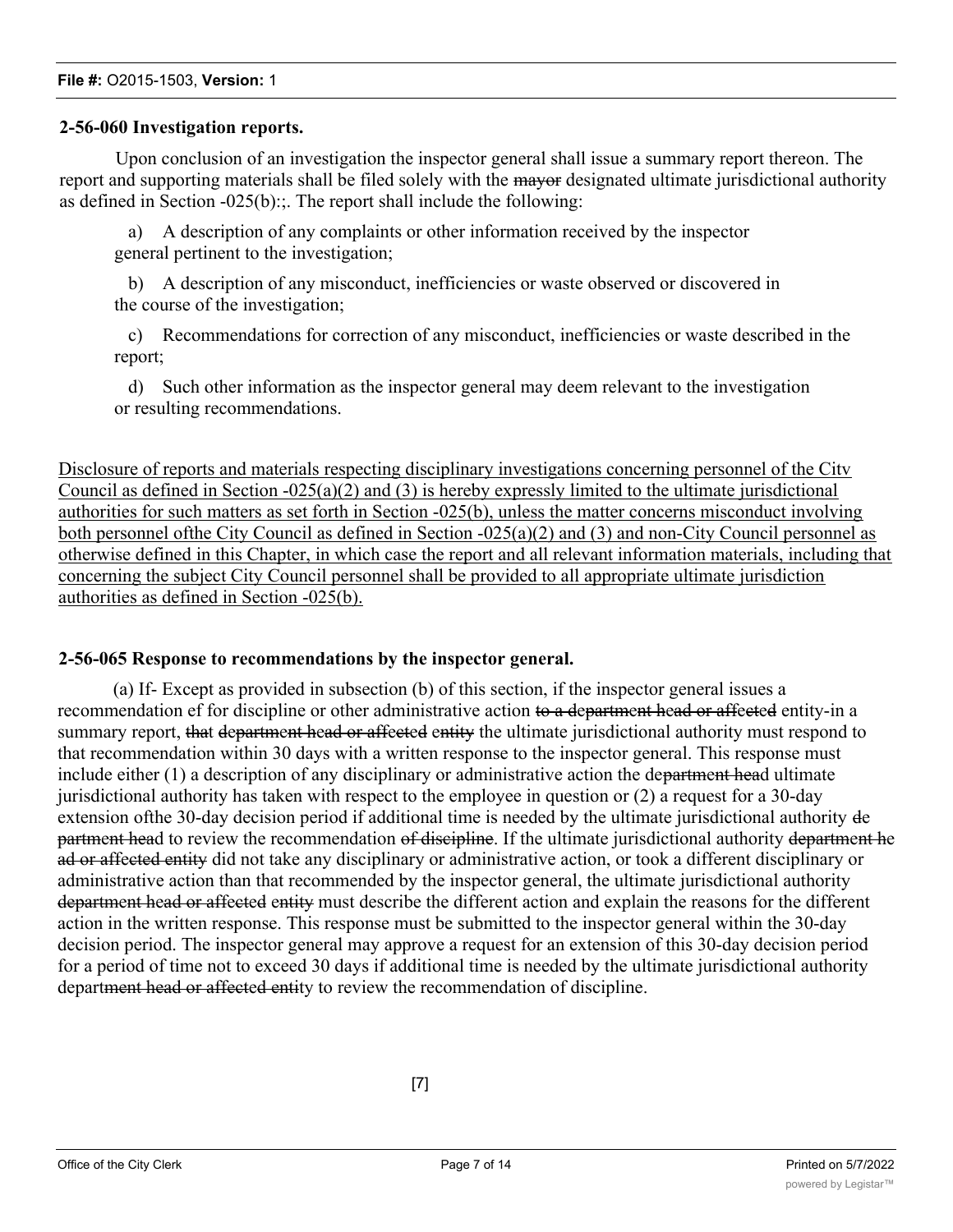(b) Jf the inspector general issues a report to the chairman of the citv council committee on committees, rules and ethics, the chairman shall, within 14 days, forward the report and anv attached records to the appropriate person with authority to take action recommended in the report, and provide notice to the inspector general when such action is taken. Upon receipt of the report by the person with authority to take action, that person shall review the report and recommendations and within 30 days provide a written response to the inspector general-Provided, however, that if action by the chairman of the committee on committees, rules and ethics is required, the written response to the inspector general must be made within 60 days of receipt of the report. If no action is taken on the inspector general's recommendation, or different disciplinary or administrative action is taken, the person with authority to take action must describe the different action and explain the reasons for taking that action in a written response. This response must be submitted to the inspector general within the applicable 30 or 60-day decision period. The inspector general may approve only one 60-day extension.

#### **2-56-070 Confidentiality of informants - Exceptions.**

The summary report shall not mention the name of any informant, complainant, witness or person investigated, except in the following instances:

a) Where the copy of the report given to the ultimate jurisdictional authority head of any department or age ney entity recommends disciplinary action against an one of their employees ef that ageney under the control of that authority;

b) Where the copy of the report given to the ultimate jurisdictional authority or the chief procurement officer makes recommendations concerning any contractor, subcontractor, applicant for a contract, or person seeking certification of eligibility for a contract;

c) Where the copy of the report given to the ultimate jurisdictional authority head of any department or age ney entity makes recommendations concerning a person seeking certification of eligibility for a program administered by the department or agency entity;

d) Where the copy given to the mayor recommends disciplinary action against the head or any employee of any executive department or agency, entity;

e) Where the copy of the report is given to the board of ethics or a hearing officer in compliance with a probable cause finding or a hearing on the merits or as otherwise provided in chapter 2-156.

If complainants or informants request that their identity remain confidential, they will be notified in the event that disclosure of their identity is required by law.

*(Omitted section is not affected by this ordinance)*

# **2-56-090 Cooperation in investigations Duty to cooperate.**

It shall be the duty of every elected or appointed officer, employee, department, agency, contractor, subcontractor, agent or and licensee of the city, and every applicant for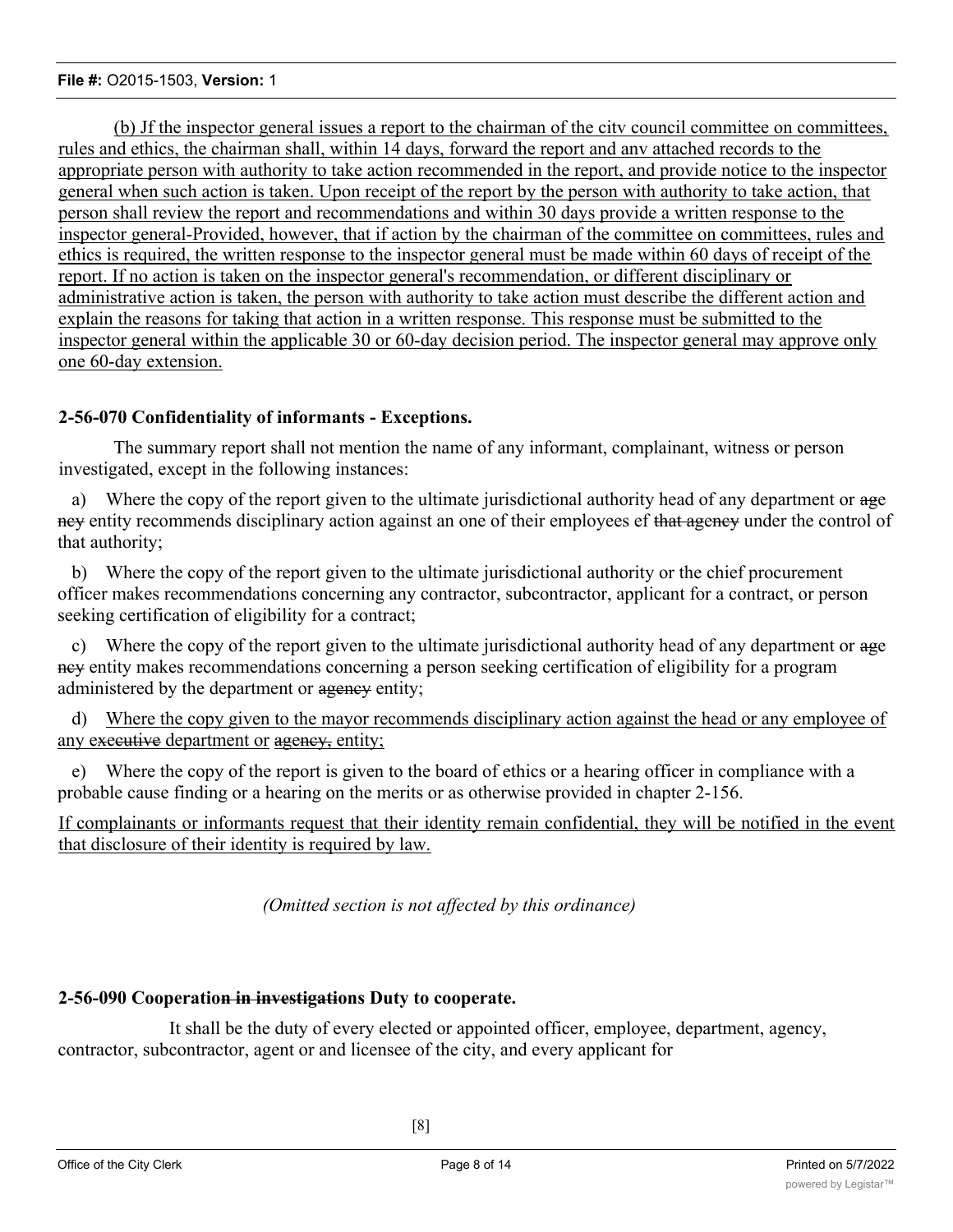certification of eligibility for a city contract or program, to cooperate with the inspector general in any inquiry investigation or hearing undertaken pursuant to this chapter. Each department's premises, equipment, personnel, books, records and papers shall be made available as soon as practicable to the inspector general. Every city contract and every bid, proposal, application or solicitation for a city contract, and every application for certification of eligibility for a city contract or program shall contain a statement that the person understands and will abide by all provisions of this chapter.

\*\*\*\*\*

*(Omitted section is not affected by this ordinance)*

**\$ ]{c \$ \$ \$**

#### **2-56-110 Files and reports confidential - Public statements authorized when.**

Except as otherwise provided herein, all investigatory files and reports of the office of inspector general shall be confidential and shall not be divulged to any person or agency, except to the United States Attorney, the Illinois Attorney General or the State's Attorney of Cook County, or as otherwise provided in this chapter or Chapter 2-156. The inspector general is authorized to issue public statements in the following circumstances: (a) if an investigation exonerates a person who is publicly known to have been under investigation, where such person requests such a statement upon written request by fi) a person publicly known to have been under investigation that exonerates that person: or (ii) an elected official publicly known to have been under investigation that results in a not-sustained finding; (b) if an investigation, audit or inspection review concerns inefficient or wasteful management; and (c) in a public summary of each investigation resulting in sustained findings of misconduct. The public summary shall briefly state, without disclosing the name of any individual who was the subject of such investigation, (i) the nature of the allegation or complaint; (ii) the specific violations resulting in sustained findings; (iii) the inspector general's recommendation for discipline or other corrective measures; and (iv) the eity's ultimate jurisdictional authority's response to and final decision on the inspector general's recommendation.

*(Remaining sections of chapter are not affected by this ordinance)*

SECTION 2. The Municipal Code of the City of Chicago is hereby amended by repealing Chapter 2-55 in its entirety.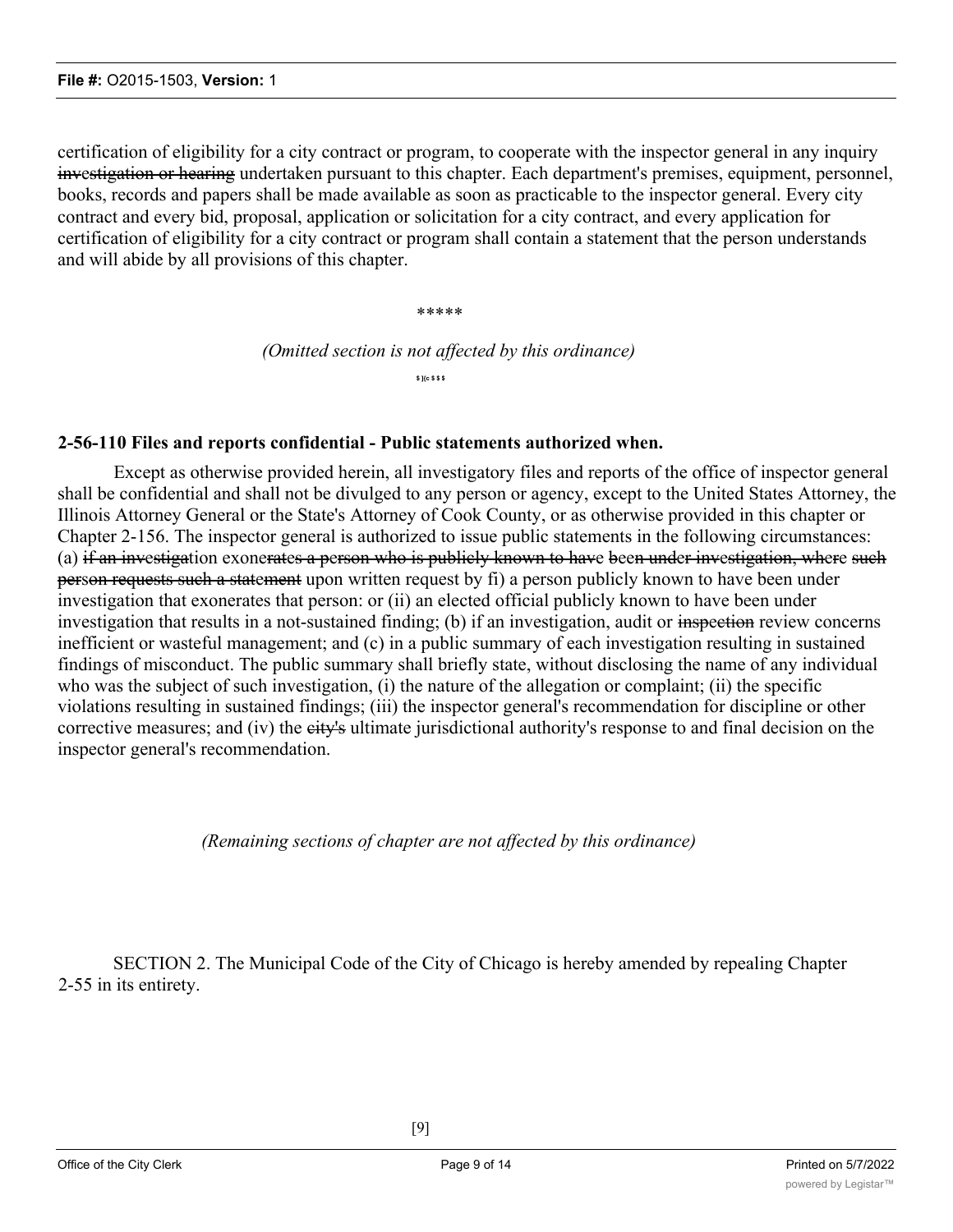SECTION 3. Chapter 2-156 ofthe Municipal Code ofthe City of Chicago is hereby amended by inserting the language underscored and deleting the language struck through, as follows:

#### **2-156-010 Definitions.**

The following definitions shall apply for purposes of this chapter:

*(Omitted text is not affected by this ordinance)* \*\*\*\*\*

(d-1) "City council employee" has the meaning ascribed to the tenn in Section 2 55 010 shall mean an individual employed by an alderman or a citv council committee, or bureau or other service agency of the city council, whether part-time or full-time, including an individual retained as an independent contractor by any of them.

\*\*\*\*\*

*(Omitted text is not affected by this ordinance)*

(m-2) "Investigating authority" means the inspector general or the legislative inspector general, as appropriate. When used in the plural, the tenn means both officials "Inspector general" means the city's inspector general.

*(Omitted text is not affected by this ordinance.)*

\*\*\*\*\*\*

#### **2-156-018 Duty to report corrupt or unlawful activity.**

(a) Every city employee or official shall report, directly and without undue delay, to the appropriate inve stigating authority inspector general any and all information concerning conduct which such employee or official knows or should reasonably know to involve corrupt or other unlawful activity (i) by another city employee or official which concerns such employee's or official's employment or office; or (ii) by any person dealing with the city which concerns the person's dealings with the city. Any employee or official who knowingly fails to report a corrupt or unlawful activity as required in this section shall be subject to employment sanctions, including discharge, in accordance with procedures under which the employee may otherwise be disciplined.

\*\*\*\*\*

*(Omitted text is not affected by this ordinance.)*

\*\*\*\*\*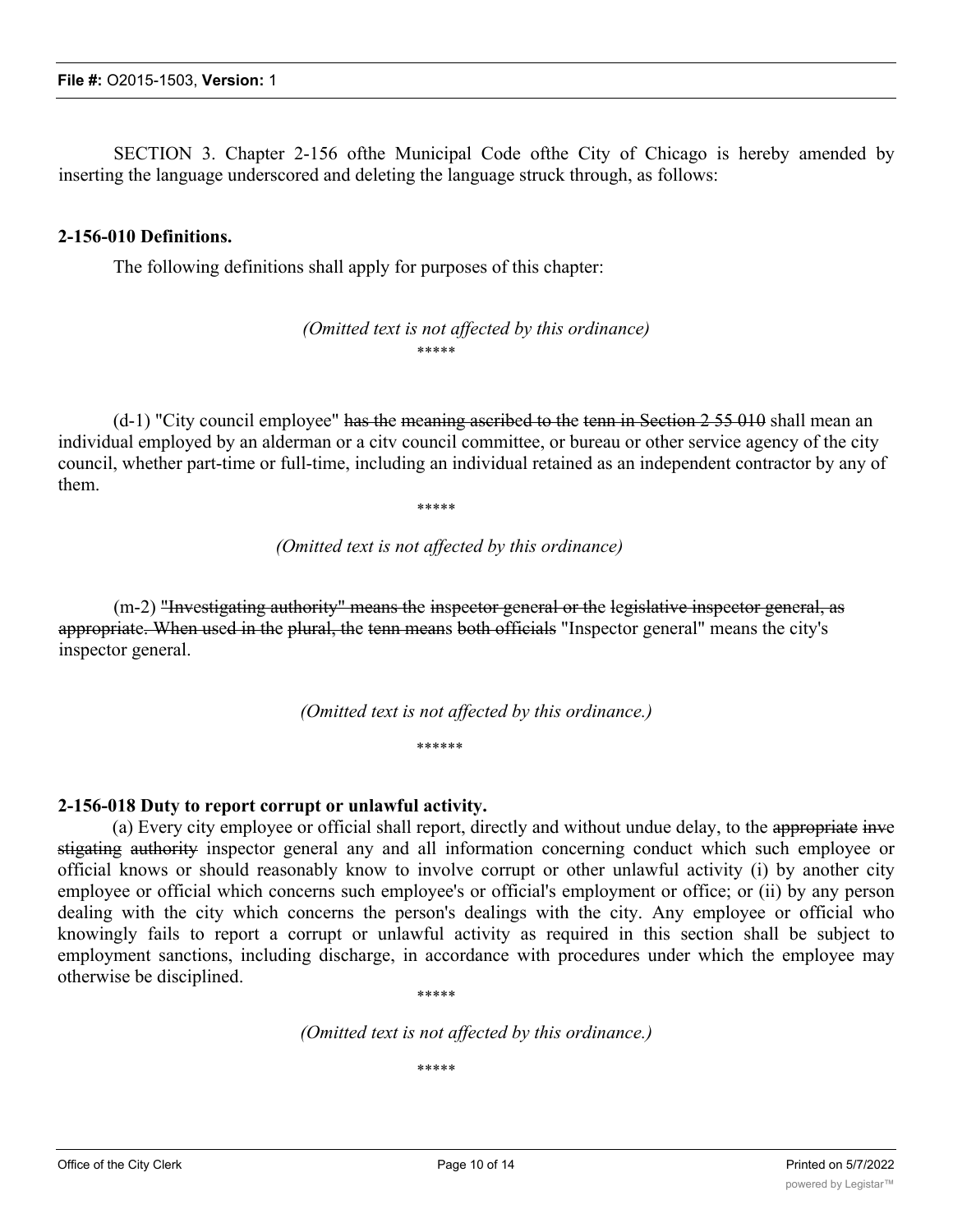[10]

# **2-156-070 Use or disclosure of confidential information.**

(a) Except as otherwise provided in subsection (b) or (c) of this section, no current or former official or employee, including any current or former official or employee of the board or the investigating authorities inspector general, shall use or disclose, other than in the performance of his official duties and responsibilities, or as may be required by law, confidential information or any non- public information, including the identity of the subject of an investigation, gained in the course of an investigation or by reason of his position or employment.

1

(b) If any person requests the opinion of the board regarding past or ongoing conduct, and if the board determines, pursuant to its rules, that the conduct involves a minor violation of this chapter, the board may issue such person a letter of warning or admonition for the first such violation. However, if the board determines, pursuant to its rules, that the conduct involves a violation of this chapter which is not a minor violation or that the conduct involves a subsequent violation ofthe same conduct for which the person has been issued a letter of warning or admonition, the board shall advise such person to stop the conduct and self- report the violation to the appropriate investigating authority inspector general within 14 days. If the board finds that the person did not self-report the violation as instructed by the board, the board shall provide the person's name, the violation reported, and all related information the board deems relevant, to the appropriate investigating authority inspector general. Except for purposes of investigations for subsequent violations of the same conduct, a letter of warning or admonition issued to a subject pursuant to this section shall be kept confidential. This subsection applies to conduct that occurred or is occurring on or after July 1, 2013.

(c) Any person may use an advisory opinion issued by the board regarding such person's future conduct as evidence supporting the person's position or as otherwise appropriate in any investigation or disciplinary proceeding. Once the person uses the board's opinion in accordance with this subsection, the board, if requested in writing citing this subsection by the person or one of the entities referred to in this subsection, shall disclose all confidential or non-public information related to the advisory opinion that does not compromise a third party's confidentiality to the investigating authorities inspector general or any city department or agency conducting the investigation or disciplinary proceeding.

# **2-156-380 Powers and duties.**

In addition to other powers and duties specifically mentioned in this chapter, the board of ethics shall have the following powers and duties:

*+ :fc :£ + %*

*(Omitted text is not affected by this ordinance.)*

 $(d-1)$  to adopt, in consultation with the investigating authorities inspector general, and disseminate a summary of all rules and laws setting forth the rights of officials and employees as provided in chapters  $2-55$ , 2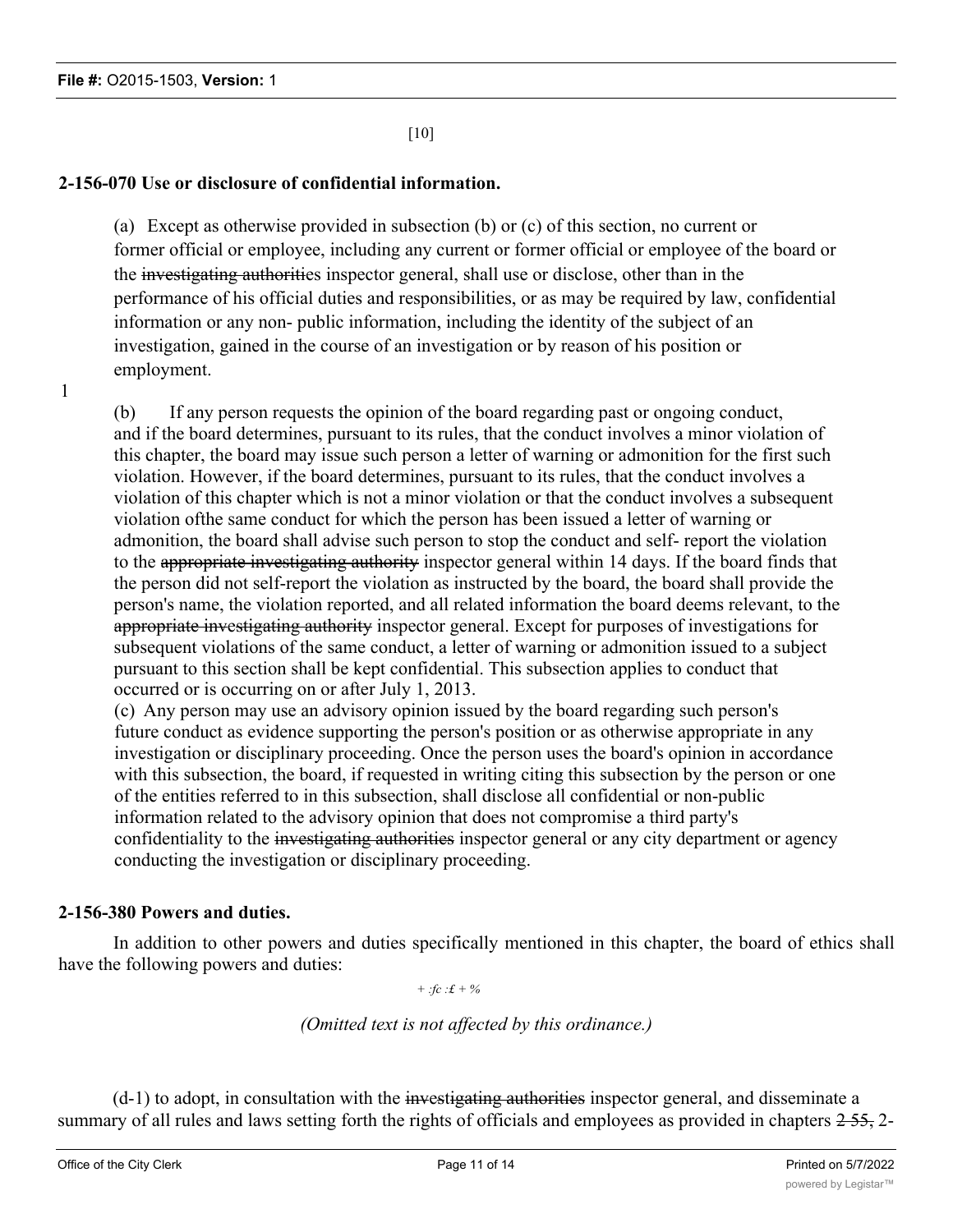56 and 2-156;

# [11] *(Omitted text is not affected by this ordinance.)*

\*\*\*\*\*

(h) to promulgate rules for the conduct of board activities and hearings conducted pursuant to Section 2- 156-392, including procedural rules consistent with the requirements of due process of law; rules related to: (i) administering waivers; (ii) contesting fines imposed for training and filing violations; (iii) the manner of making settlements, or the board's opinions, determinations and findings, available to the public; and (v) in consultation with the investigating authorities inspector general, the criteria to determine whether a potential violation of this chapter is minor. Provided, however, no such rules and regulations shall become effective until 45 days after their submission to the city council. And, provided further, no such rules and regulations shall become effective if, during said 45-day period, the city council, by majority vote of aldermen entitled to be elected, acts to disapprove said rules and regulations. The applicable administrative hearings procedures set forth in Chapter 2-14 and the applicable rules and regulations promulgated pursuant thereto shall apply to the procedural aspects of matters handled by hearing officers or presented to the board to the extent such procedural aspects are not covered by this chapter or the rules and regulations promulgated by the board;

*(Omitted text is not affected by this ordinance.)*

#### \*\*\*\*\*

# **2-156-385 Probable cause finding.**

The investigating authority inspector general may request the board to issue a finding as to whether evidence shows that there is probable cause to believe that the subject of an investigation (for purposes of this section, "subject") has violated this chapter, as follows:

1) The investigating authority inspector general may request the board to make a probable cause finding only after notifying the subject in writing. Such notice shall specify all the charges to be brought against the subject, including a summary of the facts alleged to support such finding, and shall state that the inve stigating authority inspector general intends to request a probable cause finding by the board. Such notice must be served upon the subject at least 30 days before the request is made to the board.

2) When requesting a probable cause finding, the investigating authority inspector general shall provide to the board a summary of his investigation, supporting evidence and recommendation.

3) The board or its designee shall review the report, recommendation and evidence provided by the investigating authority inspector general. If the board or its designee finds that the evidence does not show that there is probable cause to believe that the subject has violated this chapter, the board shall close the matter and so notify the investigating authority inspector general and the subject. If the board or its designee finds that the evidence shows that there is probable cause to believe that the subject has violated this chapter, the board or its designee shall serve notice of the allegations upon the subject. Such notice shall inform the subject of his right to provide a written response, written submissions and a summary of the evidence supporting his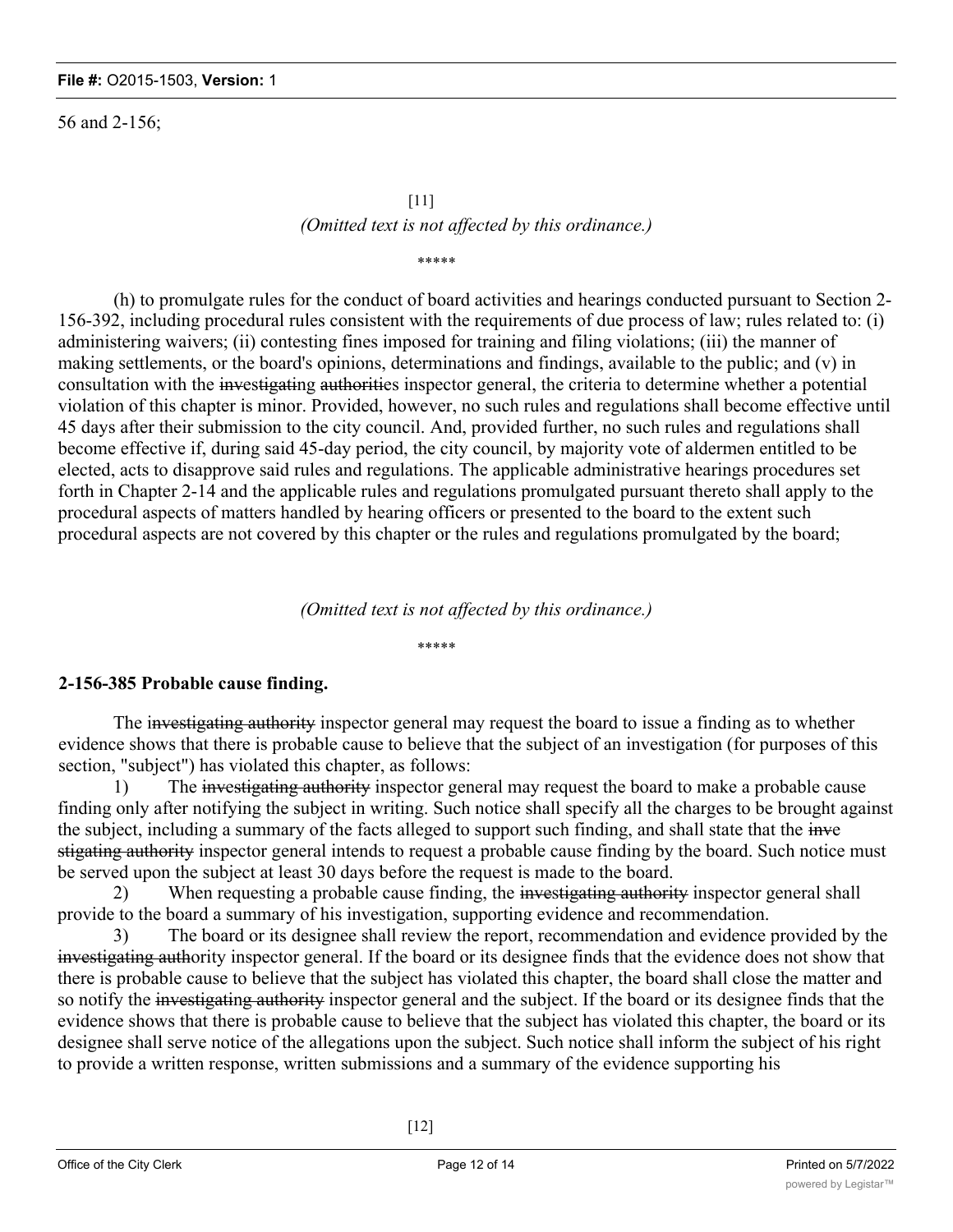#### **File #:** O2015-1503, **Version:** 1

position. The notice also shall set a meeting date with the board or its designee to discuss the allegations and the evidence. The subject must submit all written material and documents supporting his position at least 10 days before the date of the meeting. At the meeting, evidence presented in the matter shall be discussed and the subject shall be given an opportunity to respond to the evidence presented against him. The subject may be represented by counsel at the meeting. The entire meeting shall be reliably recorded or, alternatively, transcribed by a certified court reporter. All records of the meeting shall be kept confidential to the extent allowable under applicable law.

*(Omitted text is not affected by this ordinance.)*

\*\*\*\*\*

#### **2-156-530 Annual public hearing on ethics.**

The board and the investigating authorities inspector general shall coordinate and conduct a joint annual public hearing before the city council to review major activities, including trainings, investigations, settlements, and opinions; to describe resource usage; to address trends in ethics issues; to suggest ethics compliance strategies; and to assess challenges and recommend areas of improvement regarding the city's ethics institutions, and investigation and adjudication processes.

SECTION 4. Transition. The inspector general and the office of inspector general shall assume, respectively, all rights and powers of the former legislative inspector general and the office of the legislative inspector general. All books, records, property and funds relating to the former office of the legislative inspector general and such rights and powers are transferred to the office of inspector general. The inspector general shall succeed the former legislative inspector general in administering and investigating pending matters under the jurisdiction ofthe former legislative inspector general.

SECTION 5. Delivery of necessary information. Upon the effective date of this ordinance, the person holding the position of Legislative Inspector General shall deliver to the Inspector General:

- a) A list of all investigations then pending in the office of the Legislative Inspector General, together with a concise and accurate summary of each such investigation, including its status; and
- b) A list of all complaints received by the office ofthe Legislative Inspector General, which have not yet resulted in the opening of an investigation; and
- c) Copies of all documents, records and files, regardless of whether on paper or in electronic form, relating to the operation of the office of the Legislative Inspector General, including documents used by the Legislative Inspector General's subordinates.

[13]

SECTION 6. Upon the effective date of this ordinance the incumbent inspector general